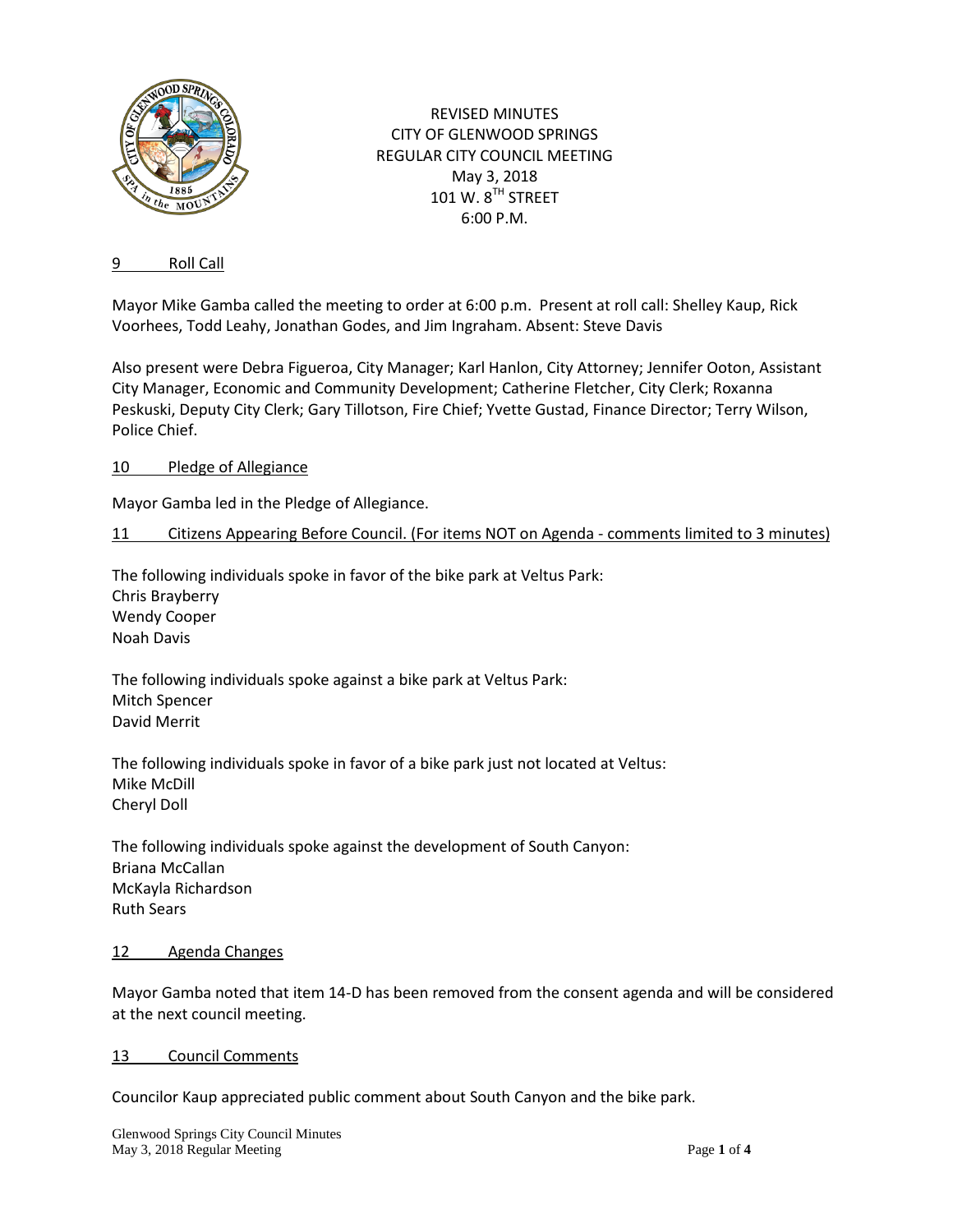Councilor Leahy supported the concerns of South Canyon.

### 14 Consent Agenda:

- A. Receipt of Minutes of the April 19, 2018 Regular Meeting
- B. BD 2018-024 Pad-Mounted Transformers
- C. Award of Contract for City Hall Window Seals
- D. Youth Education Program Approval
- E. South Midland Base Option Bid Level Design Contract
- F. Appoint Suzanne Stewart to Regular Board Seat to fill a Vacancy until 2019

#### *Councilor Kaup moved, seconded by Councilor Godes, to approve the consent agenda.*

### *The Motion passed unanimously by those present (Davis absent).*

### 15 South Midland – SGM Consultant Change Order Request:

Mike Fowler from SGM gave a brief presentation on the change order request. He noted the following:

- Difference between the base option and the bid alternate option 3C
- Base Project that was discussed at prior council meetings
- Bid Alternate Concept Option 3C
- Option 3C would be similar in phasing (4 separate phases) with a little more work area to help the contractor.
- Comparisons between the two options
	- o Similar Designs
	- o No buffer zone in 3C Option
	- o Cost savings of \$400,000
	- o Requires Design Change Order \$165,000

Mayor Gamba opened the item for public comment and no comments were noted. Mayor Gamba closed public comment.

*Councilor Godes moved, seconded by Councilor Voorhees, to continue with the base design and reject change order 3.*

*AYES: Ingram, Godes, Voorhees, Kaup Nays: Gamba, Leahy*

*(Councilor Davis absent)*

#### *The Motion passed.*

#### *Councilor Ingraham moved, seconded by Councilor Kaup, to approve change order number 4.*

#### *The Motion passed unanimously by those present (Davis Absent).*

16 North Landing Development Proposals

Mayor Gamba commented that several meetings ago council received responses from RFP for develop proposals on the North Landing, council liked one of those responses except they later learned the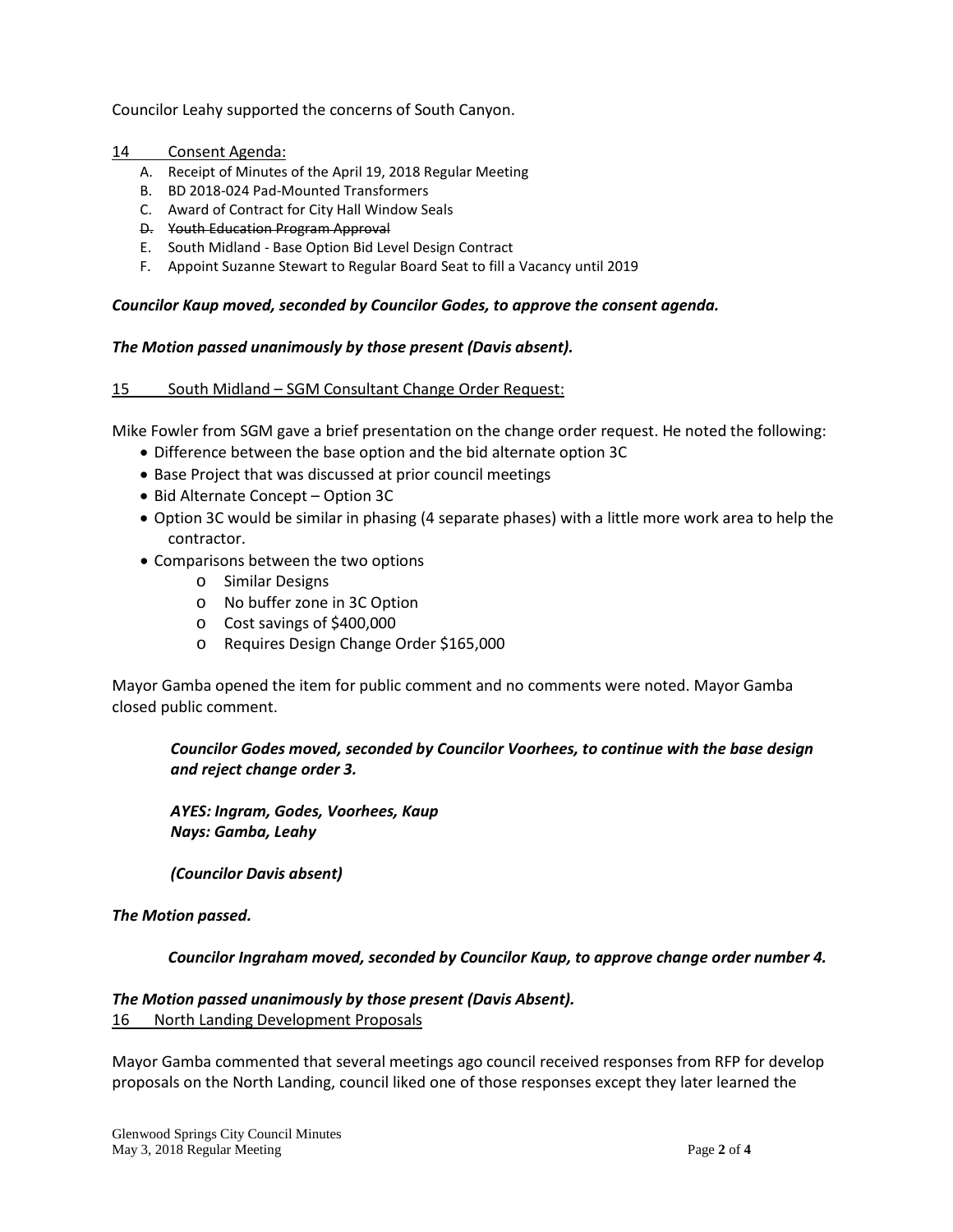response wasn't for development but design. Council wanted to officially reject all responses for that RFP.

Mayor Gamba opened the item for public comment and no comments were noted. Mayor Gamba closed public comment.

## *Councilor Voorhees moved, seconded by Mayor Pro-Tem Leahy, to reject all proposals received for the North Landing Development RFP*

## *The Motion passed unanimously by those present (Davis Absent).*

### 17 South Bridge Origin and Destination Study

Matt Longhorst gave a brief overview of the South Bridge traffic study options.

Proposed Options from December 2017:

- 1. Trying to better refine the Air Sage data set which was acquired by RFTA for ITSP
	- a. After discussion with Parsons the contractor managing the ITSP for RFTA it would be very difficult to get additional refinement at this point. Parsons has had difficulty getting a response from Air Sage about technical issues.
- 2. Development of a traffic model for Glenwood
	- a. Estimated at \$50,000
	- b. Additional \$20,000 to add transit to model

### New option from recent meeting:

- 1. Cell phone data set from a company named Streetlight
	- a. Uses a location based signal from cell phones and GPS units on trucks and cars
	- b. 50 zones for \$5,000 (bronze)
	- c. Add more data detail to bronze level \$9,600 (silver)
	- d. Add more data detail to bronze and silver \$14,500 (Gold)
	- e. Additional cost of \$7,000 to provide further services for set-up and follow-up

In summary, Streetlight location based data would be the shortest turn around, and would cost the City somewhere between \$12,000 to \$16,600. The data set has an average capture rate of 23%. Origin and destination results are then projected/estimated.

Mayor Gamba opened the item for public comment and no comments were noted. Mayor Gamba closed public comment.

### *Councilor Kaup moved, seconded by Councilor Voorhees, to approve moving forward with the Streetlight data traffic study at the gold level*

### *The Motion passed unanimously by those present (Davis Absent).*

### 18 Report from City Administration

A. City Manager: